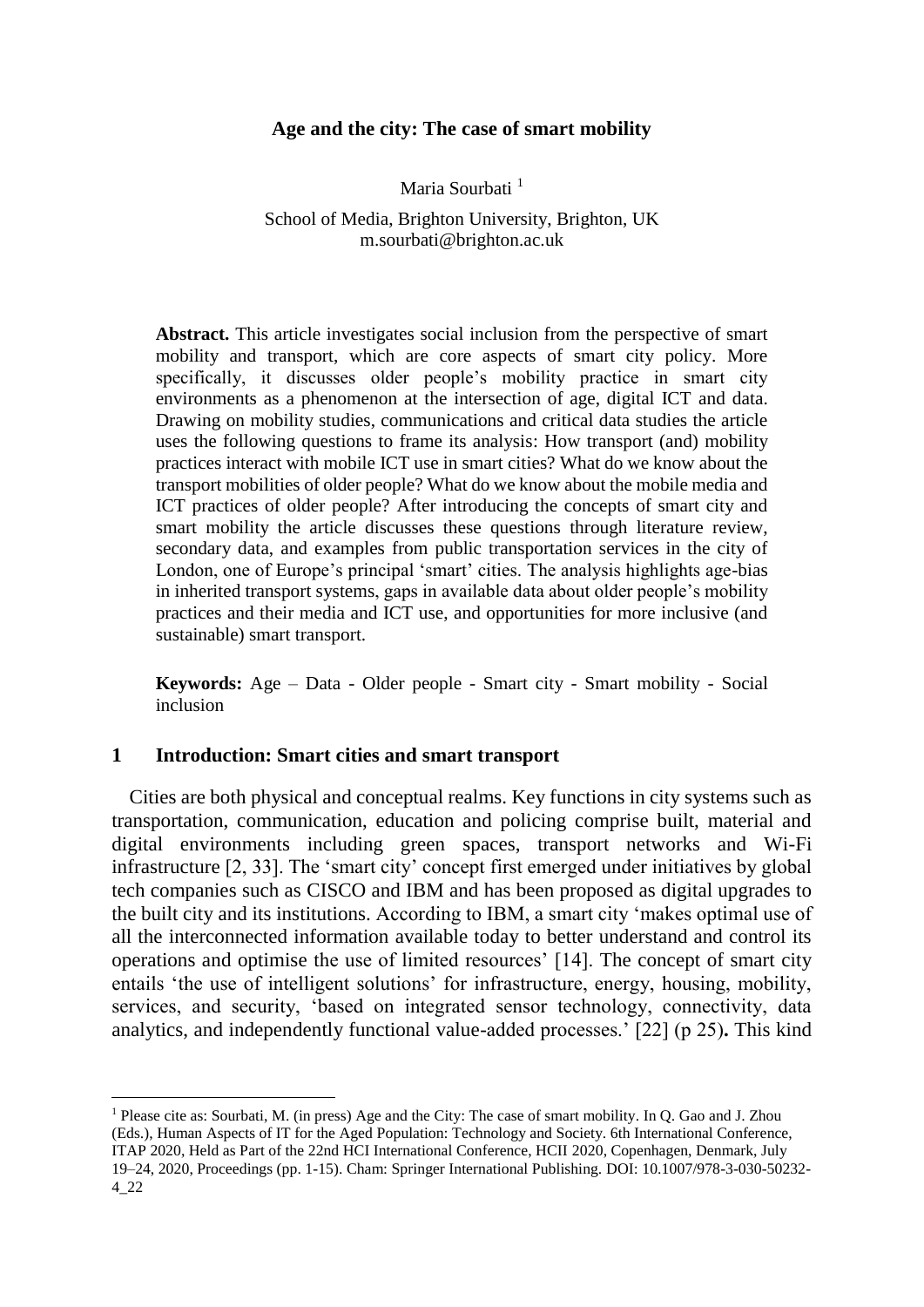of 'smart city' ideas and practices can be seen to apply 'technologies to cities' [33] (p. 45)

Smart city solutions apply big data to urban governance [49] as a new way to understand and address urban problems in which 'ICT is merged with traditional infrastructures, coordinated and integrated using new digital technologies' [4] (p. 481) This is a techno-centric model, where an analysis of social, spatial, transport and environmental data, generated through communications systems and integrated into the structures of the city can provide a general understanding of the living conditions in these cities [2] (p. 32). Resonating this perspective, the European Commission sees the advantages of smart cities laying in making the traditional city systems and services more efficient with the use of digital ICT 'for the benefit of [city's] inhabitants and businesses' [17]. Internationally, smart cities are widely considered as the new engine for economic and social growth supported by digital, networked ICTs [37].

Smart mobility is a core element of smart city initiatives. Enabled by networked communications smart mobility and transport can be understood as a convergence of movement in the physical space and in data flow. In an urban setting the application of networked ICT capability in existing mobility systems, including sensors in public roads and parks, IoT solutions built into public and private transportation modes such as buses and cars, and citizens' use of networked ICT, generates millions of data points, which can be processed to create insights that help improve mobility. The potential of smart mobility to improve quality of life, sustainability and economic opportunities through digital support for connected mobility in cities is increasingly recognized in public policy, both in Europe and internationally [17] According to Gassmann, Böhm and Palmié [22] (p. 40) smart mobility pursues the following core objectives: sustainable, innovative, and secure transportation systems; access to diverse transportation modes; good availability in the entire city; inclusion of nonmotorized transportation; integration of ICT in transportation systems.

From an 'end-user' perspective – this of the citizens— the smartphone becomes an essential technology in the smart city. The smartphone becomes 'the platform for reinventing smart cities from the bottom up' [47] (p. xiv) . Described as 'computers on wheels' smartphones can transform moving vehicles, means of transport and movement in urban spaces [20] A familiar, to many, example of innovative applications of smartphone data is the sharing of rides in cars. 'Carpooling' was launched as a successful commercial service in 2016 by Uber's ride sharing option *Uberpool* and became commercial success in cities across the world.

Policy and industry attention on smart mobility has been technology-centric and uneven. As demonstrated in Behrendt's study [6] (pp. 1 & 16) despite the potentially ground-breaking social, environmental and sustainability impacts of smart mobility applications, only those modes of transport mobility that are smart/intelligent/networked and engage with data – especially the car and related IoT – gain visibility and become major policy focus areas with associated funding. Important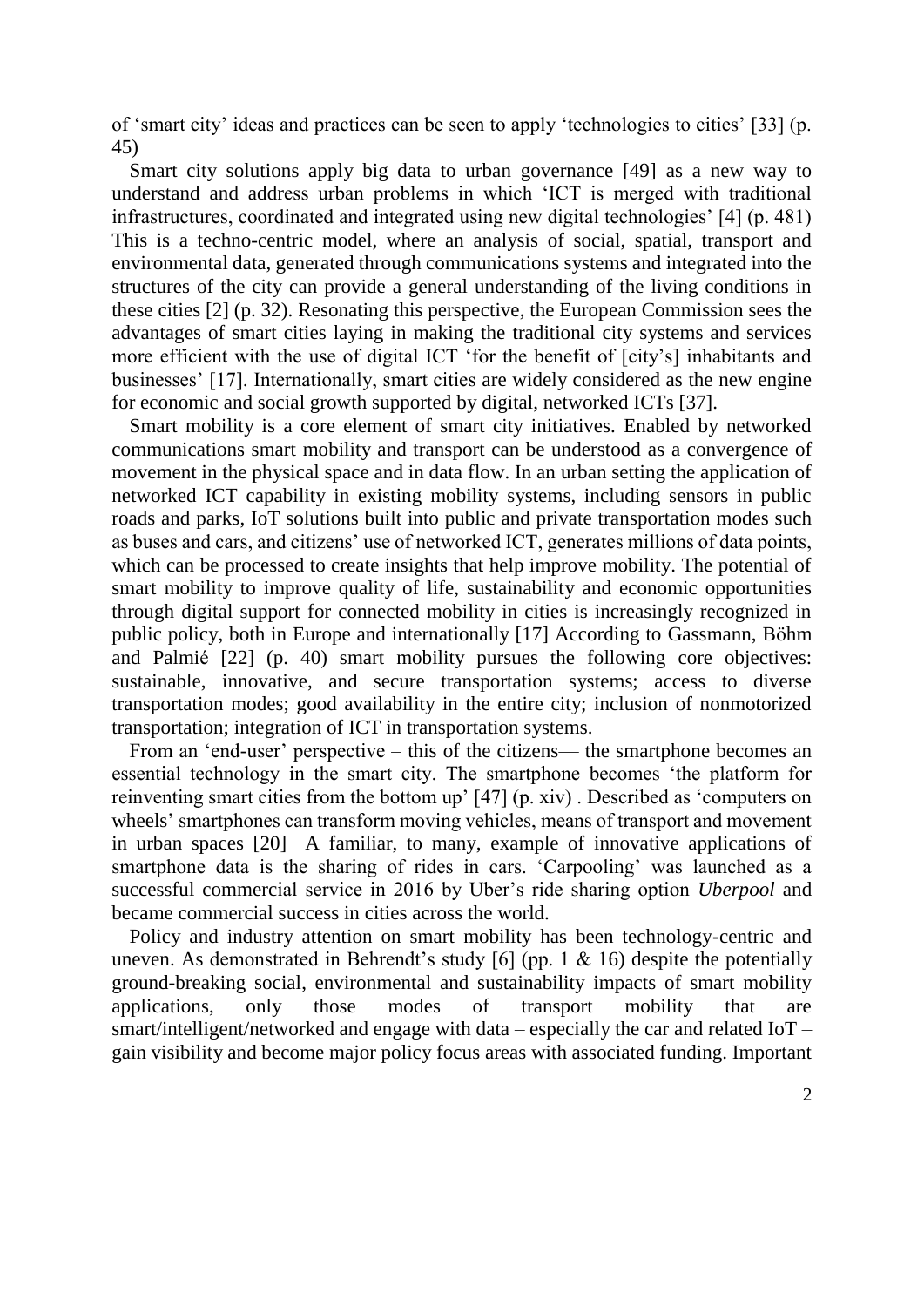considerations of environment and sustainability [6] of place more broadly, relating to the communities, neighbourhoods, spaces and networks in which we live, and of social inclusion [44] are left out.

Today, within a broader context of converging ['mega-trends'](file:///C:/Users/ms56/Documents/Papers/HCI2020/(https:/www.pwc.co.uk/issues/megatrends.html)%20https:/www2.deloitte.com/content/dam/Deloitte/nl/Documents/public-sector/deloitte-nl-ps-megatrends-2ndedition.pdf) [35] in population ageing, urbanisation and digitalisation the needs of older city residents are beginning to receive some acknowledgement across Europe as an area of smart city outcomes [17]. In the UK, ageing and mobility are seen by government as 'Industrial Strategy Grand Challenges', representing an urgent case for change – yet to be addressed by stakeholders. In this socio-economic context the digital ICT capabilities of older groups and the growing diversity of ageing urban populations is an important conversation, which this article aims to introduce. The research questions are: How transport (and) mobility practices interact with mobile ICT use in smart cities? What do we know about the transport mobilities of older people? What do we know about the mobile media and ICT practices of older people? The remaining of this article is structured as follows: The following section introduces the concepts of (smart) mobility and transport. Then the article introduces a framework for the analysis of older people's mobility in the city that highlights the role of digital data and of mobile ICT use as a capability for smart transport mobility. The article goes on to discuss examples from smart transport applications in London, one of Europe's principal 'smart' cities, illustrating tensions between their potential to create a more socially inclusive transport system for all ages and prevailing age-discriminatory bias in inherited transport systems and in digital data datasets. The final section summarises main threads of this discussion and highlights areas requiring further engagement with in research and policy practice.

## **2 Mobility**

The concept of mobility can be used to refer to peoples' movements outdoors, to access desired places, activities and people or simply to move around. It can be destination dependent and destination independent. Mobility is often considered 'as a prerequisite for citizens to have independence and participate in activities, access services, and form social relations' [28] (p. 2). Transport mobilities are resourcedependent and embedded into their material conditions, including policy and space [2] (p.33). Following Levin [28] (p. 3) mobility involves not merely moving bodies in the transport system but 'desires, abilities, and resources, which are only partly observable and may be investigated indirectly by observing their manifestations.' (see also [40])

Drawing on disability and capability models [41] mobility practices can be understood as an integration of personal and environmental components: A 'personenvironment relationship' [25] of transport mobility [4] comprises the physical and the built environment, the social/cultural and the institutional/regulatory systems [48]. The affordability, e.g. of public transport, information devices, and understanding how to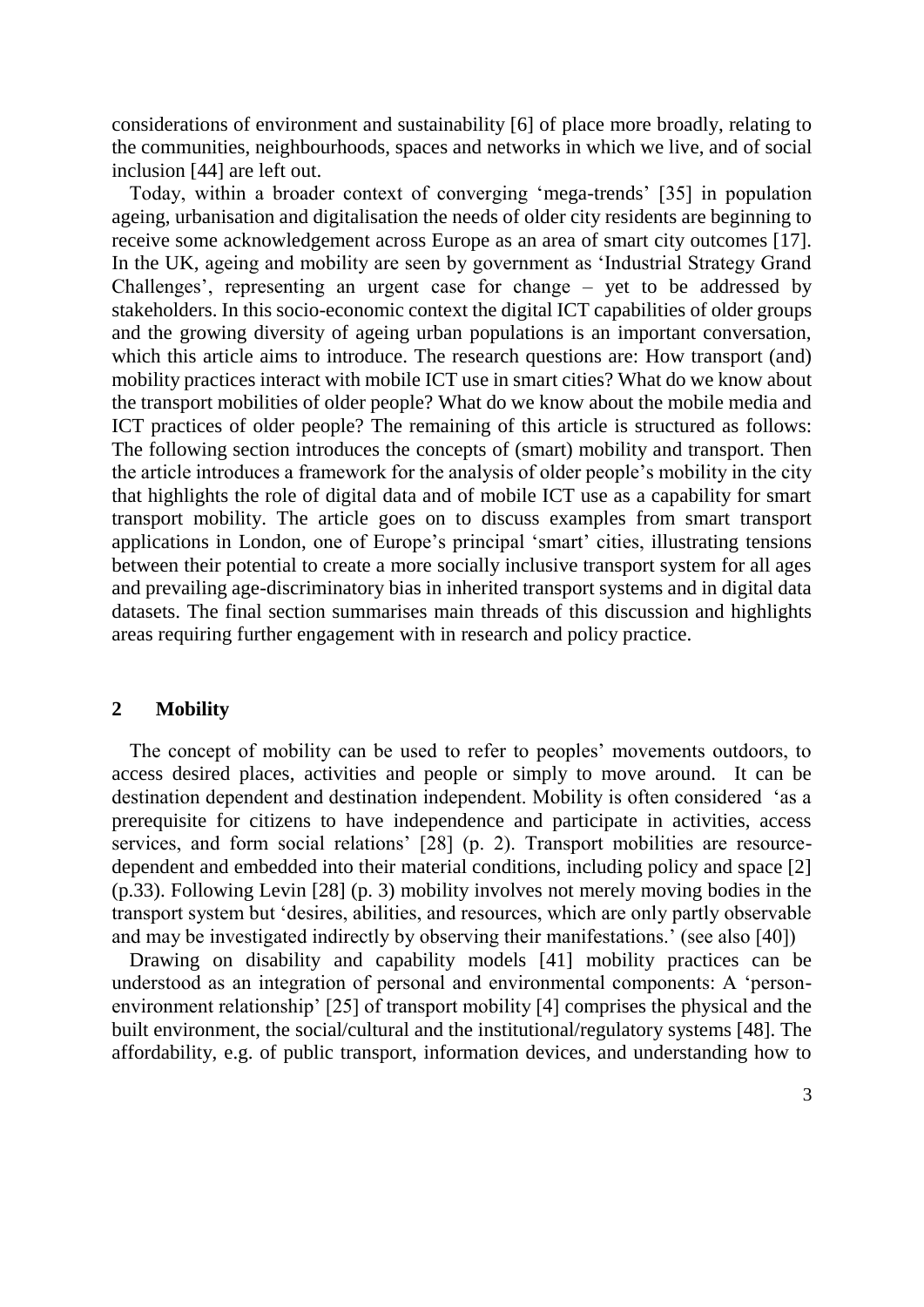use them are important components of access to mobility and social inclusion [40] bringing in the dimension of social, technological infrastructures of digital data and networks. In light of this, an urban road environment can be considered as 'a system with human presence' [2](p.31) on which demographic trends, such as population ageing, and development in digital technology is having an effect.

Framing transport (and) mobility as person-environment, interactive and resourcedependent practices allows for a better appreciation of the role of public policy in shaping access to those systems. Complexes of social mobility practice such as working, shopping, visiting friends and family are connected to infrastructural arrangements across space and time [39] (e.g. routes, destinations, shelters, data infrastructures) in ways that cannot be controlled by individuals alone. The policy, the design, the spatial, the personal and the social elements of transport mobility therefore must be seen as interconnected.

### **2.1 Older people's transport mobility**

In terms of their broadly similar general mobility patterns older people travel less than younger people, considering all modes of travel, and replace driving a private car, after retirement, by walking or the use of public transport [21]. Public transport and walking are the most recurring mode of transport among older people in cities in Europe [2, 27] A Reliance on public transport, especially busses, and walking, is a practice older people share in common with other socially disadvantaged groups, namely the poorer groups and younger people aged under 21, who are less likely to own cars [21] (p. 64). These options hardly ever appear to be able to fully satisfy their mobility needs. According to research in the UK one third of older adults report unmet travel needs in relation to pursuing leisure activities or visiting friends and family [32, 11].

Lack of voice in transport policy is another common characteristic between the older and the younger (and the poorer) groups alike whose transport practices remain 'at the margins of transport planning' [28] (p.2). A study prepared for the [UK Department for](https://www.gov.uk/guidance/transport-analysis-guidance-webtag)  [transport](https://www.gov.uk/guidance/transport-analysis-guidance-webtag) found that pedestrians are rarely included in transport system appraisals. There appears to be no legal requirement for this effectively creating an appraisal process that does not encourage walking and values pedestrians less than other road users: The study report cites 'a built-in assumption that walking tends to be carried out by people at much lower incomes' [13] (p. 5). The transport mobility practices of older populations require further attention from a social and cultural inclusion perspective that would account for large differences due to gender, sex, ethnicity, cultural norms [43] as well as individual's health and skills, and the growing heterogeneity of hyper-diverse city populations – but this is a discussion outside the scope of this paper.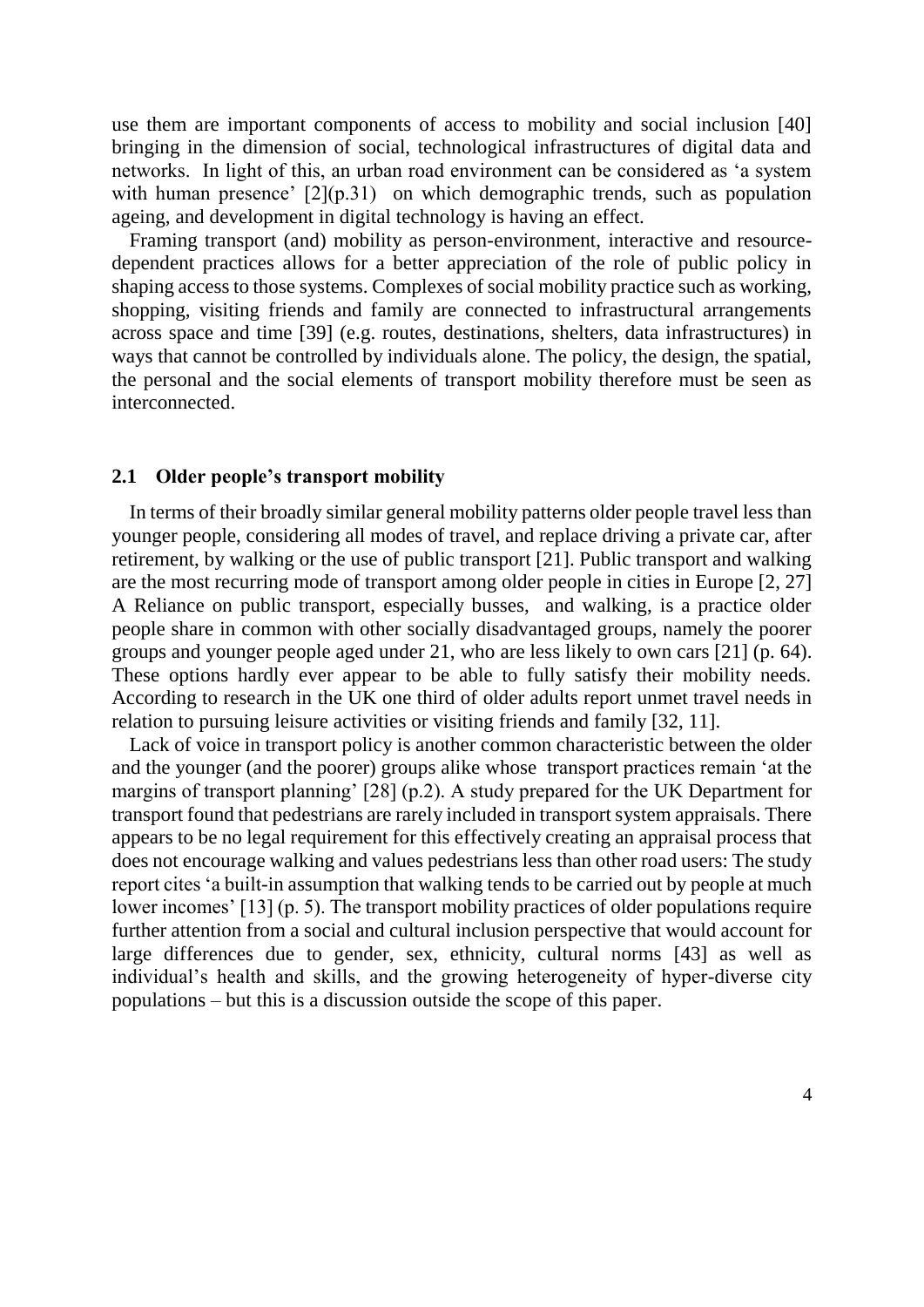### **3 Smart mobility, transport, data networks**

Smart mobility has been descriptively defined, as alluded to in the introduction of this article, as the converging of the digital ICT and traditional transportation (see also[1]). In a broader sense 'smart' transport refers to the use of digital technologies to improve transport by improving access to information about any aspect of the journey, including destination and pickup points, booking and payment systems, timetable etc. [7]. Smart transport solutions include a range of services, from transport journey updates accessed on the web or through an app, to smart buses and autonomous vehicles. Journey planning information such as real time public transport and traffic updates (e.g. [www.tfl.gov.uk\)](http://www.tfl.gov.uk/) and demand responsive smart technology services [7] use real time data from vehicle and passenger movement. In the first category, information, provided by the service provider to passengers, can be used to help plan all aspects of their prescheduled journey: route, ticket purchase, signalling the driver and navigation around the trip. Transport operators in the second category are responding to client travel requests, to accommodate mobility needs through flexible routes, e.g. dial a bus ride, carpool services, and provide information. These services can improve access to transport for people who are less mobile and less able to stand for long (for example at a bus stop). Smart mobility systems comprise vehicle technology; intelligent transport systems (e.g. traffic management); data; new mobility services. [26]

A more socially-oriented analysis can expand on the conceptualisations of mobility as a person-environment relationship [40, 48] to include digital environments, and as practice [28] to incorporate practices of data generation, registration and use. Following (Elliott and Urry (2010) smart mobility relies on digital networks, in addition to mobile physical objects and people, and involves data collection and analysis at scale [5] and can be conceptualised as a data-driven service. From this perspective, as digital data can be understood as shaping people's opportunities for (transport) mobility. The potential of smart transport services to meet the travel and mobility needs of citizens, is therefore constrained by the data to use to design and run smart transport – and shaped by ways these data are being looked at and used. We must therefore develop awareness not only of the data available as e.g. evidence for policy *but also* the data *not* available [44] and the 'gaps cracks and silences' in data [46] as both have consequences in the design of smart services. Data biases are endemic in research on smart ICT and older people and may result from the technologies available (including software and research instruments) to sample selection and respondent recruitment systems, research design and methods [19] (p. 7). Consequently, a 'lack' of digital data is an indication of power asymmetries in access to networked media devices, in connectivity required to generate and display the data, such as home or mobile internet, but also in biased research agendas and instruments can reinforce the exclusion of those without access to the data for analysis, manipulation and (re)presentation, or of those whose data does not get collected or used [44]. These bias both originate in and reproduce an age-discriminatory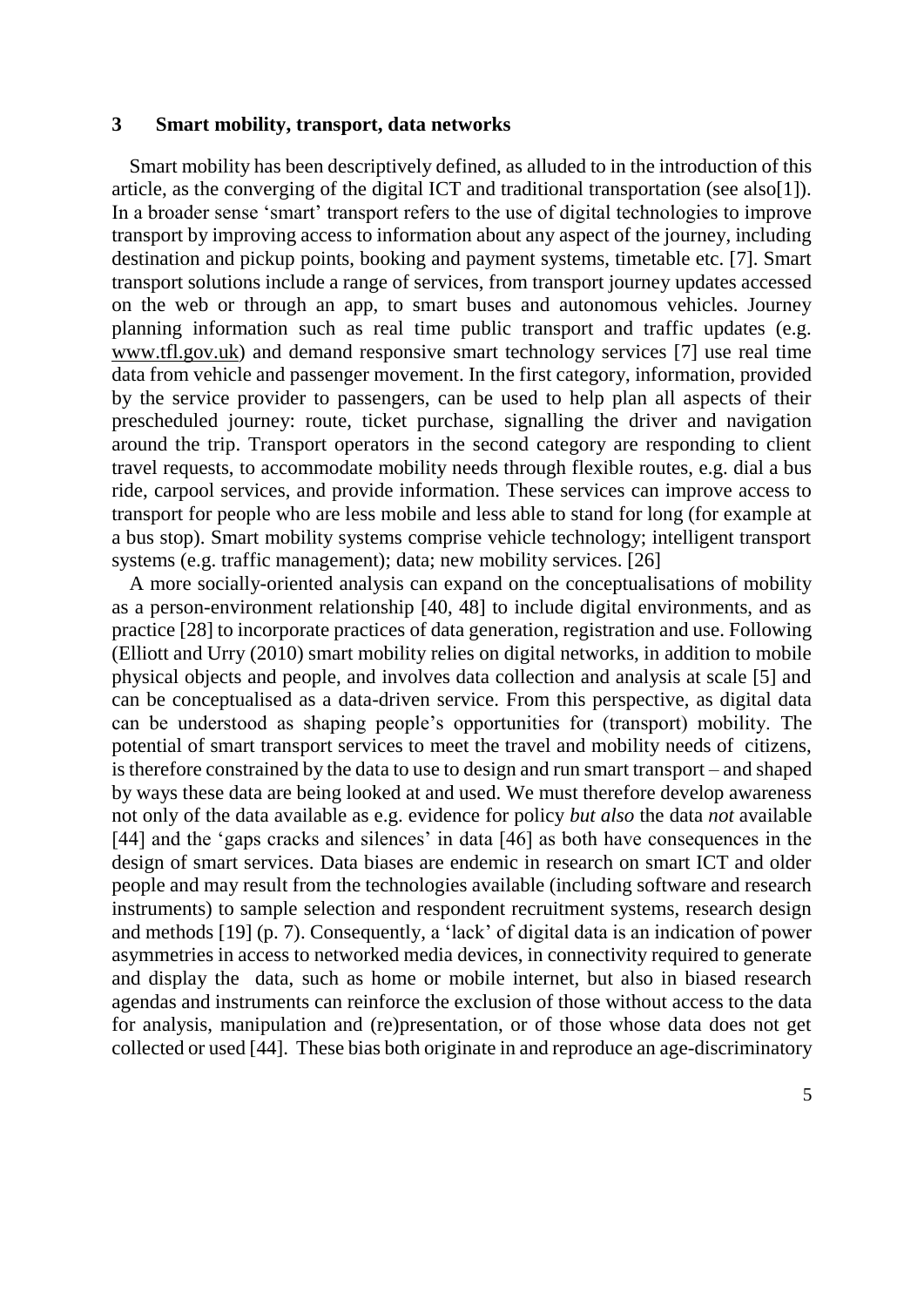culture through generational approaches that frame new technologies as the domain of younger groups.

### **4 Mobile communications, older people and the smartphone**

.

Following Campbell [9] (p. 9) the term 'mobile communication technology' can be used to refer to 'devices and services that supported mediated social connectivity while the user is in physical motion'. In light of the previous discussion mobile ICTs can further be understood as resources for transport mobility (for example using a journey planning application; buying paying for transport fares; using an online travel navigator while driving) and for walking in the city (for example, using a map). In the context of smart city systems mobile media use has profound social consequences of ongoing datafication 'not only means of communication but increasingly also [as a means] of generating data'. [8] (p. 387) Intelligent transport can be seen to typify this shift towards data-enabled services: ICT capability and data becomes intrinsic to social institutions such as public transport systems, and practices, including participation in leisure and cultural activities. [44].

Older groups are especially disadvantaged in this respect. Research into the use of smart mobile ICTs by older people is both limited and fragmented [19] (p. 12). Older people have been most commonly considered a minority in digital communications systems, in terms of both access and use of ICT. Although age remains a main demographic factor with regards to inequality of digital access, skills and ICT use alongside income and education [16] differences in engagement with media technologies are not usefully explained as generationally located, i.e. by birth cohort [23] (p. 2). In countries with high internet diffusion rates older groups have been the fastest growing user groups of smart technology. In 2017 internet use figures among 64- to 74- year old adults were counting 70% or over in one in three EU member states. New smartphone users today are mostly older people. Where available, data confirms that older individuals tend to rely more on mobile Internet access than a landline connection (e.g. [18]; Pew Research Center in [38]) Across the EU in 2019 52% of adults aged 55 to 75 were using mobile devices to access the internet on the move with figures ranging from 85% in Sweden and Norway to 28% in Italy [18]. However, there are also segments of older demographics who are not using digital media devices such as computers, tablets and smartphones. As indicated in these figures there is currently a variation in mobile internet usage among older groups across Europe. Importantly, there are also significant intra-group differences in smartphone usage. Rosales and Fernández-Ardèvol [38] triangulated qualitative interviews, smartphone tracking and survey data demonstrating how the currently limited (ie. less intensive use compared to other generations) usage of smartphones by older people is at the same time diverse: They see three categories of older mobile phone users, the basic, the proficient and the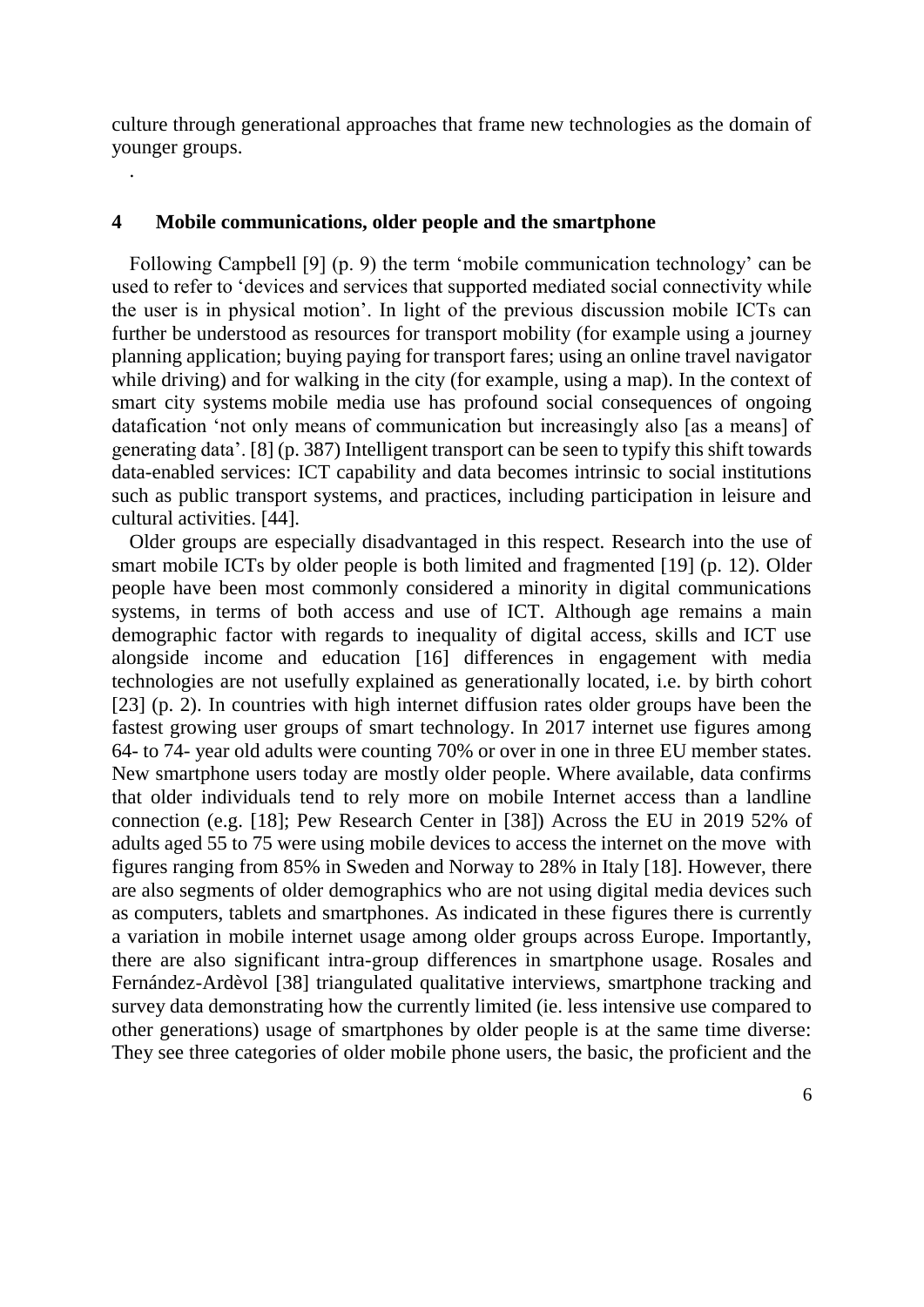advanced and highlight the importance of research that accounts for the significance of diversity in the media practices of older groups. Proficient users for example 'often have extensive experience with digital technologies' and have adopted smartphones as part of their digital media use (62). Citing Kitchin (2014) Rosales and Fernández-Ardèvol [38] call for attention to '[d]ata granularity ... in order to take into account the different ways in which older people, as a minority in the digital world, use digital media, and therefore better incorporate their uses into intelligent systems. ' (p. 63)

Age-biased data stock can potentially have a far- reaching consequences for social inclusion in a smart city environment where data trails generated by mobile connectivity are creating new digital tools for research, for example social media use proxies used to map city areas and deploy city services. Writing about the reliance of social media by local governments Zook [49] notes how the use of geosocial media networks and geotagging data and metrics derived from them can provide useful insight and policy direction. At the same time there is a risk of solidifying existing inequalities between citizens. The following section uses the example of a physical infrastructure (traffic lights) and a digital infrastructure (journey planning and map apps) to illustrate some of the tensions, gaps, age bias and opportunities related to the use of digital data in transport and mobility in the city.

# **5 Smart mobility for all? Pedestrian walking speeds in the built and digital environment**

This section discusses the example of transport infrastructure (pedestrian crossings) and journey planning applications and online maps to navigate the city of London. London has led developments in smart transport and in all age-inclusive transport, with measures such as free bus passes for all its residents of a pensionable age (65+) and free children's travel on busses and in the city's underground and over-ground train system, and Transport for London corporation's (www.TFL.gov.uk) free journey planning app, live transport updates available on screens in city bus stop network.

## **Walking speed values, pedestrian crossing lights and digital journey planners**

The case of pedestrian crossing lights, that regulates traffic flow in cities in the UK and internationally, is a characteristic example of measurement that uses demographic information data that are no longer representative inadequate provision in city and transport mobility. The current value of pedestrian speed used in the UK road traffic control system and internationally, comprising roads and traffic lights is 1.2 meter per second (ms) / 75m per minute / 4.5km per hour. [13] (p. 5). This value, and the systems built on this basis, both built/material and many popular digital apps use to calculate average pedestrian speed that originates in the mid-twentieth century (early 1960s) [27]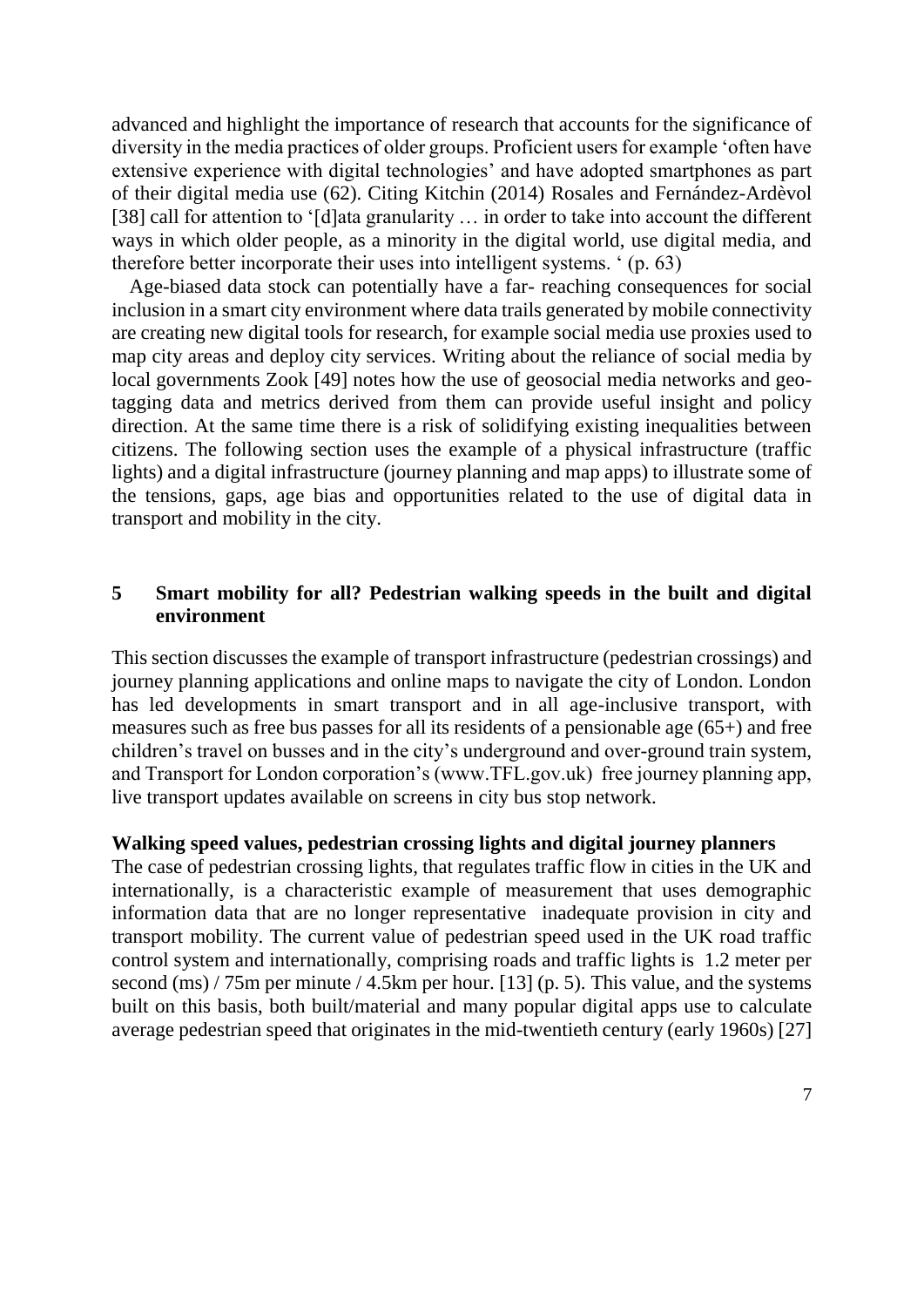

a time when the average age of the population was much lower and traffic was many times lighter and less complex.<sup>i</sup> Older people today travel more than their peers did 20-25 years ago, with everyday trip rates higher and activities outside the home being more common [34]. However, most pedestrians over 65 are unable to cross the road in time at traffic lights, and the walking speed of 76% of men and 85% of women over 65 is slower than the assumed normal walking speed of 1.2 metres per second [3]. The length of time before traffic lights turn green implicitly favours vehicles rather than pedestrians. [21](p. 67). The average pedestrian walking speed value corresponds to competent walking for adults under 65 years of age. The typical values of pedestrian walking speed are: 0.84 meter per second (ms) for people over of the age 65 to 80, and 0.55 for people aged 80+. In light of this average walking speed standard the 1.2 ms value used in pedestrian crossing and live maps is more often than not inadequate for older pedestrians.<sup>ii</sup> The current assumed walking speed at 1.2ms is higher than what can be achieved by a significant and growing proportion of the population, particularly the older people. As a consequence, most

pedestrians over 65 are unable to cross the road in time at traffic lights with the walking speed of 76% of men and 85% of women over 65 being slower than the assumed normal walking speed of 1.2 metres per second [3]. Smart technologies, e.g. as trialled by TfL to detect the number of pedestrians and vary the time they have to cross a road, can be used to address this age bias.

**Digital navigation apps** To illustrate the use of average walking speed values by the three most popular city navigation and journey planning applications we used the example of a walk from London's Waterloo station to the London Bridge station (1.8 km walking distance). The figures below show how long it takes to walk from London Waterloo station to London Bridge station according to *Google maps* (figure 1) *Transport for London* journey planner (figures 2, 3, 4, 5 ) and *Citymapper* (figure 6)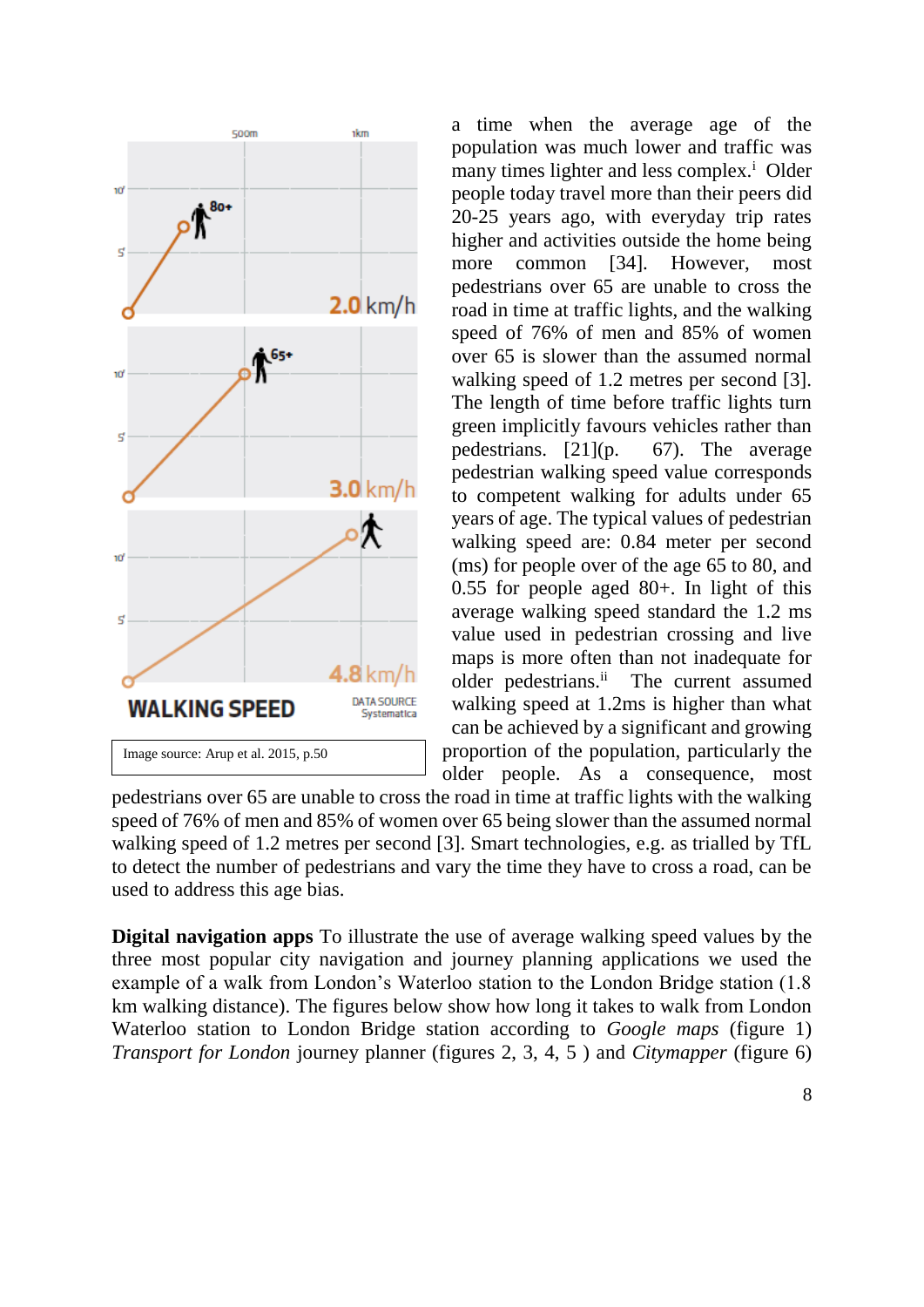*Google maps* use the same standard value of 1.2 ms as the default for their walking speed internationally (see [here](https://www.quora.com/What-is-the-assumed-walking-speed-in-Google-Mapss-time-estimates) for an example from India). By contrast *Transport for London*'s journey planer (TfL.gov.uk) includes three options of walking speed values (figures 2, 3, 4, 5): The average (1.2ms), corresponding to the industry standard of average adult up to 65-year-olds, the slow (0.8ms), corresponding to 65-80-year-olds, and the fast, at 1.4ms. The second most popular travel app in London, *Citymapper*, uses a similar value to TfL's 'fast' walking speed value. (Figure 6)



Figure (1) According to Google maps walking from London Waterloo to London Bridge (selected option of 1.8 km walk ) takes 27 minutes

| My walking speed is | Public transport dib Cycling   ★ Walking |                 |  |
|---------------------|------------------------------------------|-----------------|--|
| Slow                |                                          |                 |  |
| Average             |                                          |                 |  |
| Fast                |                                          |                 |  |
| <b>Preferences</b>  |                                          |                 |  |
|                     | Save these preferences for future visits |                 |  |
|                     |                                          | Plan my journey |  |

**Figure (2)** TfL journey planner options include public transport, cycling and walking at different speeds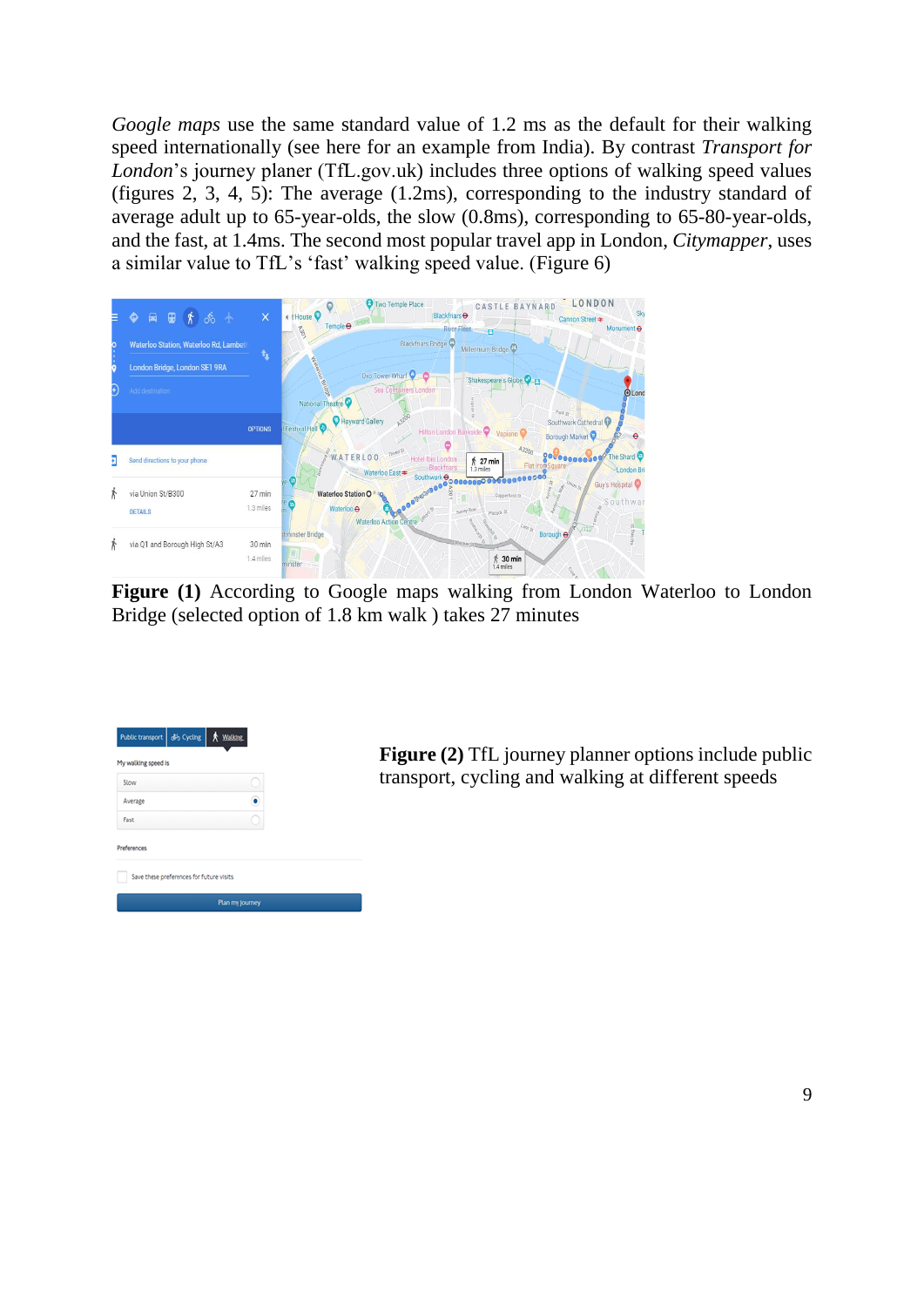

**Figure (3)** Walking from London Waterloo to London Bridge at average speed takes 27 minutes according to the TfL journey planner



**Figure (4)** Walking from London Waterloo to London Bridge at slow speed takes 38 minutes according to the TfL journey planner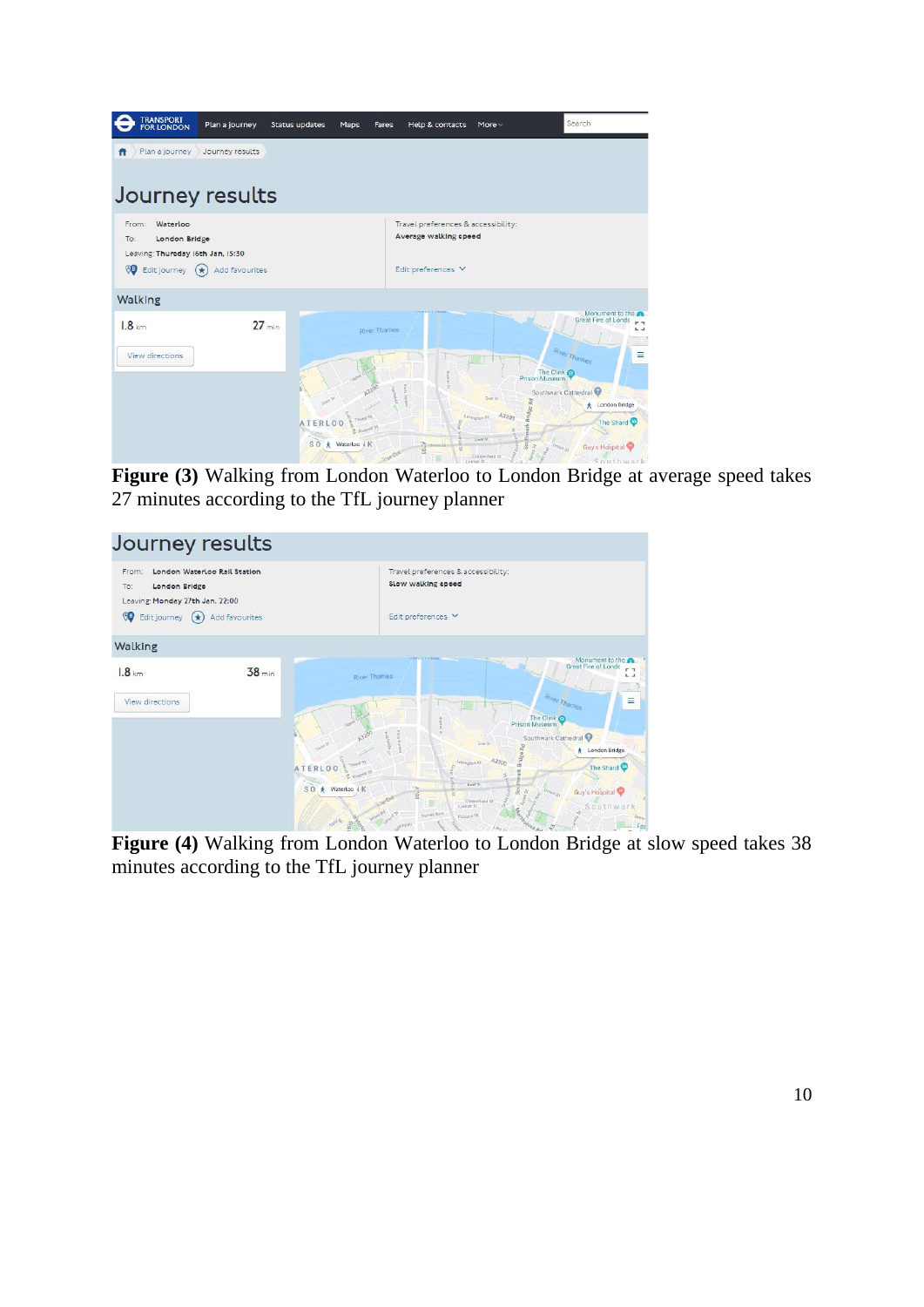| Leaving: Thursday 16th Jan, 15:00<br>Edit journey<br>$\circledcirc$<br>$(\star)$ | Add favourites   |                                                                                                                                                    |                           |
|----------------------------------------------------------------------------------|------------------|----------------------------------------------------------------------------------------------------------------------------------------------------|---------------------------|
|                                                                                  |                  | Edit preferences V                                                                                                                                 |                           |
| Walking                                                                          |                  | <b><i>STERN CALL FRONT</i></b>                                                                                                                     |                           |
| 1.8 <sub>km</sub><br>View directions                                             | $21 \text{ min}$ | Monument to the<br>Great Fire of Londo<br>River Thames<br>River Thames<br>The Clink Ca<br>Prison Museum                                            | $-7$<br>$L_{-}$<br>÷<br>Ξ |
|                                                                                  | <b>ATERLOO</b>   | Southwark Cathedral<br>ä<br>Zoor to<br><b>A</b> London Bridge<br>A3200<br><b>Lavagion ST</b><br>Thursd St.<br>The Shard <sup>O</sup><br>Routed St. |                           |

**Figure (5)** Walking from London Waterloo to London Bridge at fast speed takes 21 minutes according to the TfL journey planner



**Figure (6)** Walking from London Waterloo to London Bridge takes 22 minutes according to *Citymapper*

## **5.1 Age bias**

Hundreds of new apps have helped to make people's journeys more efficient. Travel information plays an important facilitating role in mobility practice: Research has found the more mobile older adults attribute their higher levels of mobility to carefully preplanning their trips through the use of information [29]. Travel information can be used to plan a forthcoming journey, allowing individuals to choose between different modes and routes. Travel information can encourage people to choose a different mode to their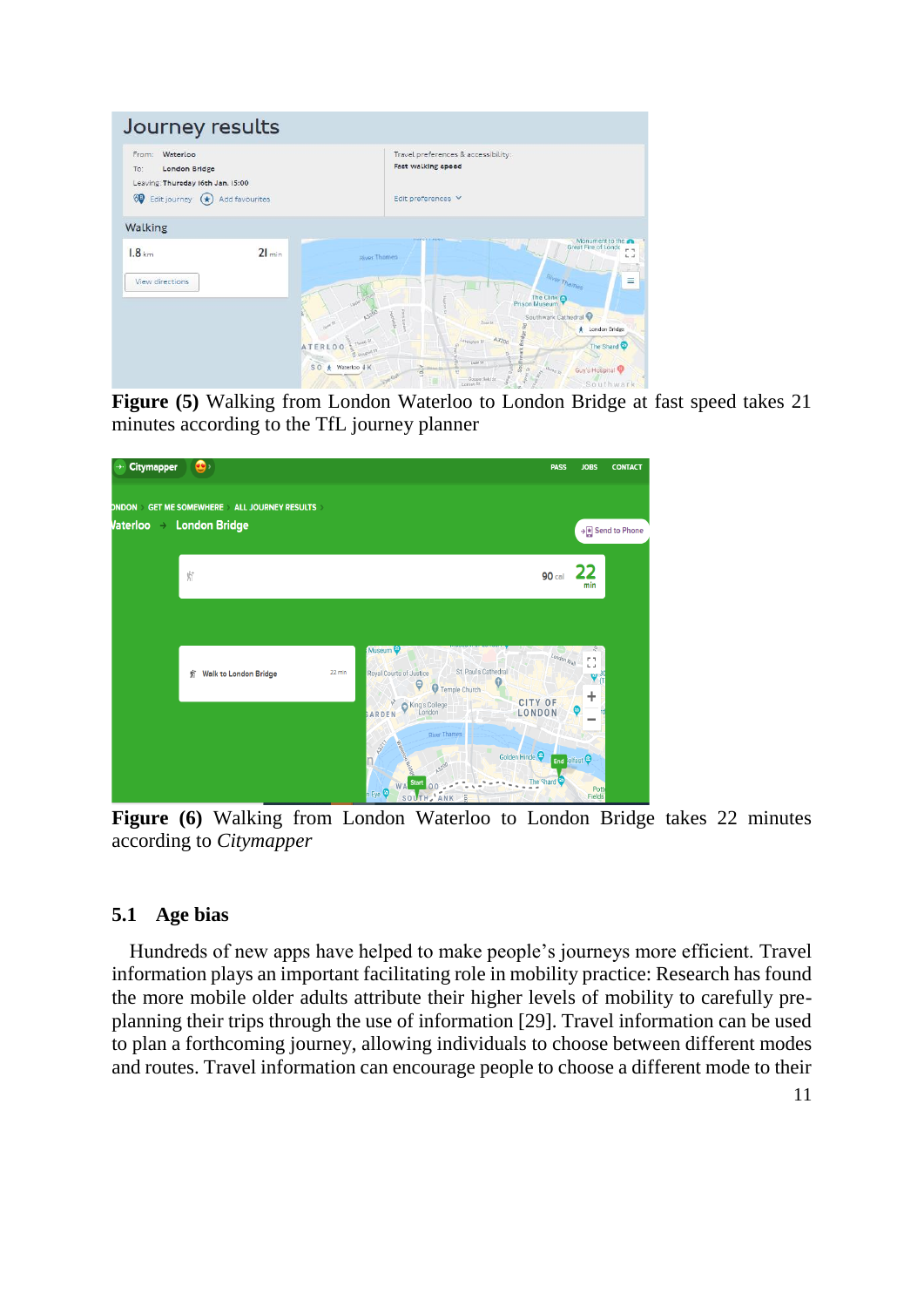usual one, especially important for reducing habitual or default car trips [34] (pp. 26- 27). Lack of travel information can be a key barrier to getting out and about for older people.

Age-biased average walking speeds in journey planning apps persist at the intercession of digital ICT, data, mobility. As critical social gerontology and studies of media technology have demonstrated age bias discriminating against older people are a relationship of cultural assumptions in the design of a service [43] of available data sets, [38] of common misconceptions surrounding generational use of ICT used widely in public and policy debates [42], promoting the perception that generation alone is the most significant variable in explaining engagement with digital media [24].

Un-noticed and not acted upon these deeply entrenched assumptions and cultures reproduced in data bias and in the design of transport apps may discourage walking or using public transport with effects on public health, the environment as well as inclusion: The data bias of the apps, particularly about the wider lived experiences of older groups, and other excluded and disadvantaged populations, 'feed into a wider subjective sense that these experiences are undervalued or [un]acknowledged, which ultimately exacerbate feelings of inadequacy, vulnerability and frustration.' [45] (p. 181)

### **6 Concluding remarks: Age, inclusive mobility, and the smart city**

What does the example of default pedestrian speed values show us? Smart city systems combine physical, digital and data infrastructures, and cultural bias, such as those surrounding age, may operate across all these levels. The mundane example of pedestrian speed values used in traffic lights as well as in digital maps and journey planners demonstrates both this bias (in maps, journey planners and pedestrian crossing lights) as well as how smart transport solutions can create more inclusive places in the city (e.g. TfL). The example of pedestrian walking values also demonstrates the significance and social consequences of the embedding of cultural assumptions and values in city infrastructures (such as traffic control) and digital transport applications (such as route planners), for example in further discouraging walking or the use of environmentally sustainable transport such as buses. Referring back to the research questions 'how transport (and) mobility practices interact with mobile ICT use in smart cities?' and 'what do we know about the transport mobilities of older people?' this article used to frame its investigation of smart mobility and/in old age: Mobility is both resource-dependent (as transport research has demonstrated) as well as a resource for citizenship (freedom of movement). Therefore, an understanding of the consequences of mobility practices and their implications for citizenship and inclusion requires an understanding of the social relations, particularly the power relations that mutually constitute the production, distribution and exchange of resources (see [33]) . The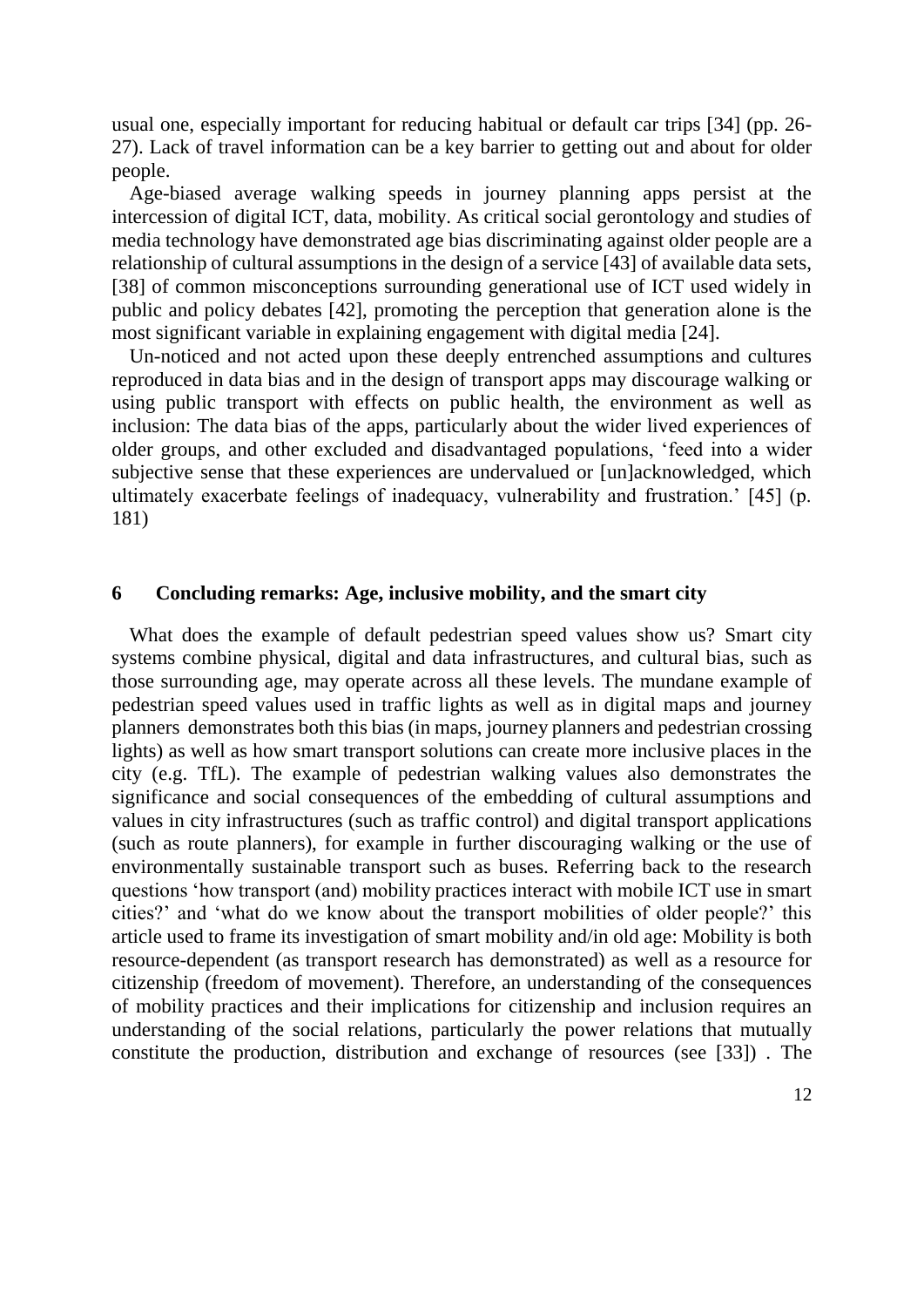preceding discussion highlighted the role of digital data trails generated though media use (such as the mobile telephone/smartphone) as well as through IoT (for example smart train payment systems, smart traffic lights) and both are areas that require attention in research into age relations. In the context of age-biased social relations that mutually constitute the generation and use of digital data [43] data-driven mobility can be shaped by partial datasets, such as those combining health data relating to medical conditions, poor health and vulnerability associated with old age. These data are generated by ICT systems, both by the end-user (though use of smarty mobile phones) and embedded into systems (IoT). As Mosco [33] (p. 19) contents, it is therefore 'essential to consider the implications for cities [and their citizens] of communication systems that are almost seamlessly integrated into the structures of everyday life.' Once we consider the knowledge gaps around the mobile media and ICT practices of older people it might cause little surprise that ICT-based solutions can be age-discriminating. (see e.g. [38])

On a broader level we need new conceptualisations of smart city and its domains and dimensions, away from technology-centric models and motivations of urban betterment largely driven by technology advocates [49] to reflect the messiness of the city and its politics and enable more refined taxonomies of smart city aspects [15]. A more inclusive, and sustainable, conceptualisation of smart cities entails more inclusive thinking around smart places [2], mobilities [6] and publics [12] for the city to have more agency in these debates. These discussions are expected to grow in importance given the trends in urbanisation, ageing and datafication. As cities incorporate significant changes in forms of mobility into their (infra)structures, diversity remains core normative value of social inclusion in in digital design [30, 43]. An age-inclusive environment for pedestrians and public transport users will enhance mobility as well as have clear public health and the environmental benefits.<sup>iii</sup> This paper therefore extends the proposition for alternative conceptions of smart cities and smart citizenship [10] that bring age-relations to the centre of critical investigations of ICT, data and socioeconomic justice.

#### **References**

- 1. Albino, V., Berardi, U. and Dangelico, R. M. (2015) 'Smart cities: Definitions, dimensions, performance, and initiatives', *Journal of Urban Technology*. Routledge, 22(1), pp. 3–21. doi: 10.1080/10630732.2014.942092.
- 2. Arup, Help Age International, Intel, Systematica.: Shaping Ageing Cities. 10 European Case Studies. Arup, Help Age International, Intel, Systematica (2015) https://www.arup.com/perspectives/publications/research/section/shaping-ageing-cities (Accessed: 12 December 2019).
- 3. Asher, L. *et al.* (2012) 'Most older pedestrians are unable to cross the road in time: a cross-sectional study', *Age and Ageing*, 41(5), pp. 690–694. doi: 10.1093/ageing/afs076.
- 4. Batty, M., Axhausen, K.W., Giannotti, F. et al. Smart cities of the future. Eur. Phys. J. Spec. Top. 214, 481–518 (2012) https://doi.org/10.1140/epjst/e2012-01703-3.
- 5. Behrendt, F. (2016) 'Why cycling matters for Smart Cities. Internet of Bicycles for Intelligent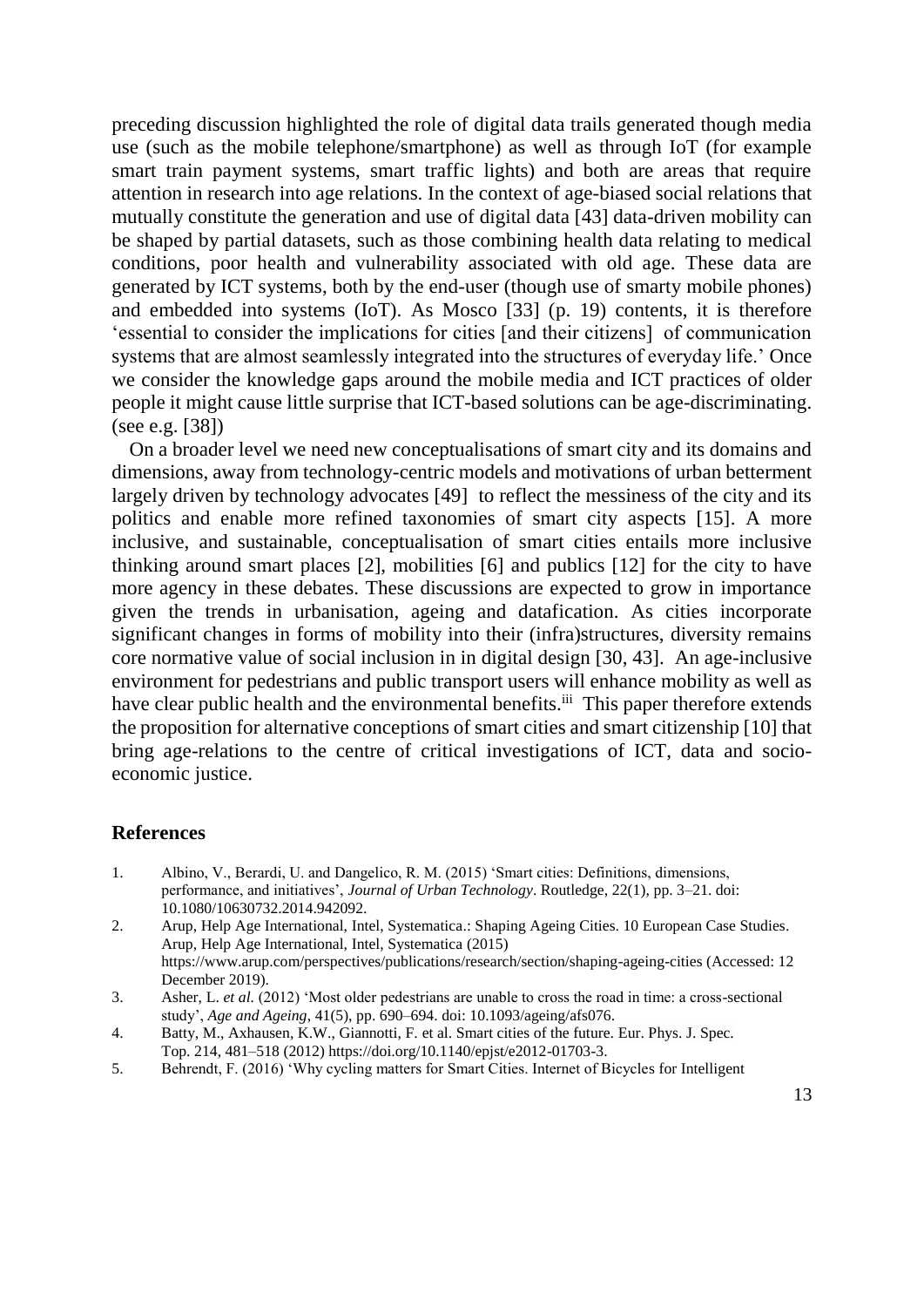Transport', *Journal of Transport Geography*. Pergamon, 56, pp. 157–164. doi: 10.1016/J.JTRANGEO.2016.08.018.

- 6. Behrendt, F. (2019) 'Cycling the Smart and Sustainable City: Analyzing EC Policy Documents on Internet of Things, Mobility and Transport, and Smart Cities', *Sustainability*. Multidisciplinary Digital Publishing Institute, 11(3), p. 763. doi: 10.3390/su11030763.
- 7. Behrendt, F, Hancox, A, Huber, J, Murray, L, Sourbati, M. (2017) *Intelligent Transport Solutions for Social Inclusion (ITSSI)*. Available at: http://eprints.brighton.ac.uk/17112/1/Behrendt et al %282017%29 Intelligent Transport Solutions for Social Inclusion %28ITSSI%29 Project Report.pdf (Accessed: 27 October 2017).
- 8. Breiter, A. and Hepp, A. (2018) 'The Complexity of Datafication: Putting Digital Traces in Context', in Hepp A., Breiter A., H. U. (ed.) *Communicative Figurations. Transforming Communications – Studies in Cross-Media Research.* Palgrave Macmillan, Cham, pp. 387–405. doi: 10.1007/978-3-319-65584- 0\_16.
- 9. Campbell, S. W. (2013) 'Mobile media and communication: A new field, or just a new journal?', *Mobile Media & Communication*, 1(1), pp. 8–13. doi: 10.1177/2050157912459495.
- 10. Cardullo, P. and Kitchin, R. (2019) 'Smart urbanism and smart citizenship: The neoliberal logic of "citizen-focused" smart cities in Europe', *Environment and Planning C: Politics and Space*, 37(5), pp. 813–830. doi: 10.1177/0263774X18806508.
- 11. Centre for Ageing Better (2019) *Ageing and Mobility: A grand challenge*. London. Available at: https://www.ageing-better.org.uk/sites/default/files/2019-09/Ageing-and-mobility-grand-challenge.pdf (Accessed: 3 October 2019).
- 12. Cowley, R., Joss, S. and Dayot, Y. (2018) 'The smart city and its publics: insights from across six UK cities', *Urban Research & Practice*, 11(1), pp. 53–77. doi: 10.1080/17535069.2017.1293150.
- 13. Crabtree, M Lodge, S and Emmerson, P. (2014) *A review of pedestrian walking speeds and time needed to cross the road.* Available at: https://www.livingstreets.org.uk/media/1796/review-of-pedestrianwalking-speeds-report-v4b-280814-docx-2.pdf.
- 14. Dirks, S. and Keeling, M. A vision of smarter cities. How cities can lead the way into a prosperous and sustainable future IBM Global Business Services Executive Report IBM Institute for Busines Value (2009)
- 15. Doody, L (2019), (participant), Smarter London: the role of city government for a digital future, *LSE Cities*, London School of Economics, podcasts 10 December 2019. Podcast available at <http://www.lse.ac.uk/cities/events/podcast>
- 16. Dutton, W. H. and Reisdorf, B. C. (2017) 'Cultural divides and digital inequalities: attitudes shaping Internet and social media divides', *Information, Communication & Society*. Routledge, pp. 1–21. doi: 10.1080/1369118X.2017.1353640.
- 17. European Commission (EC) (no date) *Smart Cities - Smart Living | Digital Single Market*. Available at: https://ec.europa.eu/digital-single-market/en/policies/smart-cities (Accessed: 4 December 2019).
- 18. Eurostat (2019) *Eurostat - Tables, Graphs and Maps Interface (TGM) table*. Available at: https://ec.europa.eu/eurostat/tgm/refreshTableAction.do;jsessionid=i4TkHKAVCZNDE3xtM3ooppZbio eBTZDfAOzWMGirFLhurELs829g!272774262?tab=table&plugin=1&pcode=tin00083&language=en (Accessed: 26 January 2020).
- 19. Fernández-Ardèvol, M., Rosales, A., Loos, E., Peine, A., Beneito-Montagut, R., Blanche, D., Fischer, B., Katz, & Östlund, B. (2019, July). Methodological strategies to understand smartphone practices for social connectedness in later life. In: J. Zhou and G. Salvendy (Eds.), Human Aspects of IT for the Aged Population. Social Media, Games and Assistive Environments. 5th International Conference, ITAP 2019, Held as Part of the 21st HCI International Conference, HCII 2019, Orlando, FL, USA, 26-31 July 2019, Proceedings, Part II (pp. 46-64). Springer, Cham. doi: 10.1007/978-3-030-22015-0\_4.
- 20. Rajamanickam, V.: Rethinking urban mobility systems through data intelligence. FreightWaves (2019) [\[https://www.freightwaves.com/news/rethinking-urban-mobility-systems-through-data-intelligence\]](https://www.freightwaves.com/news/rethinking-urban-mobility-systems-through-data-intelligence)
- 21. Foresight (2019) *Future of Mobility: A time of unprecedented change in the transport system*. Government Office for Science [https://assets.publishing.service.gov.uk/government/uploads/system/uploads/attachment\_data/file/7808 68/future\_of\_mobility\_final.pdf (Accessed: 16 January 2020).
- 22. Gassmann, O., Böhm, J. and Palmié, M. (2019) *Smart cities : introducing digital innovation to cities*.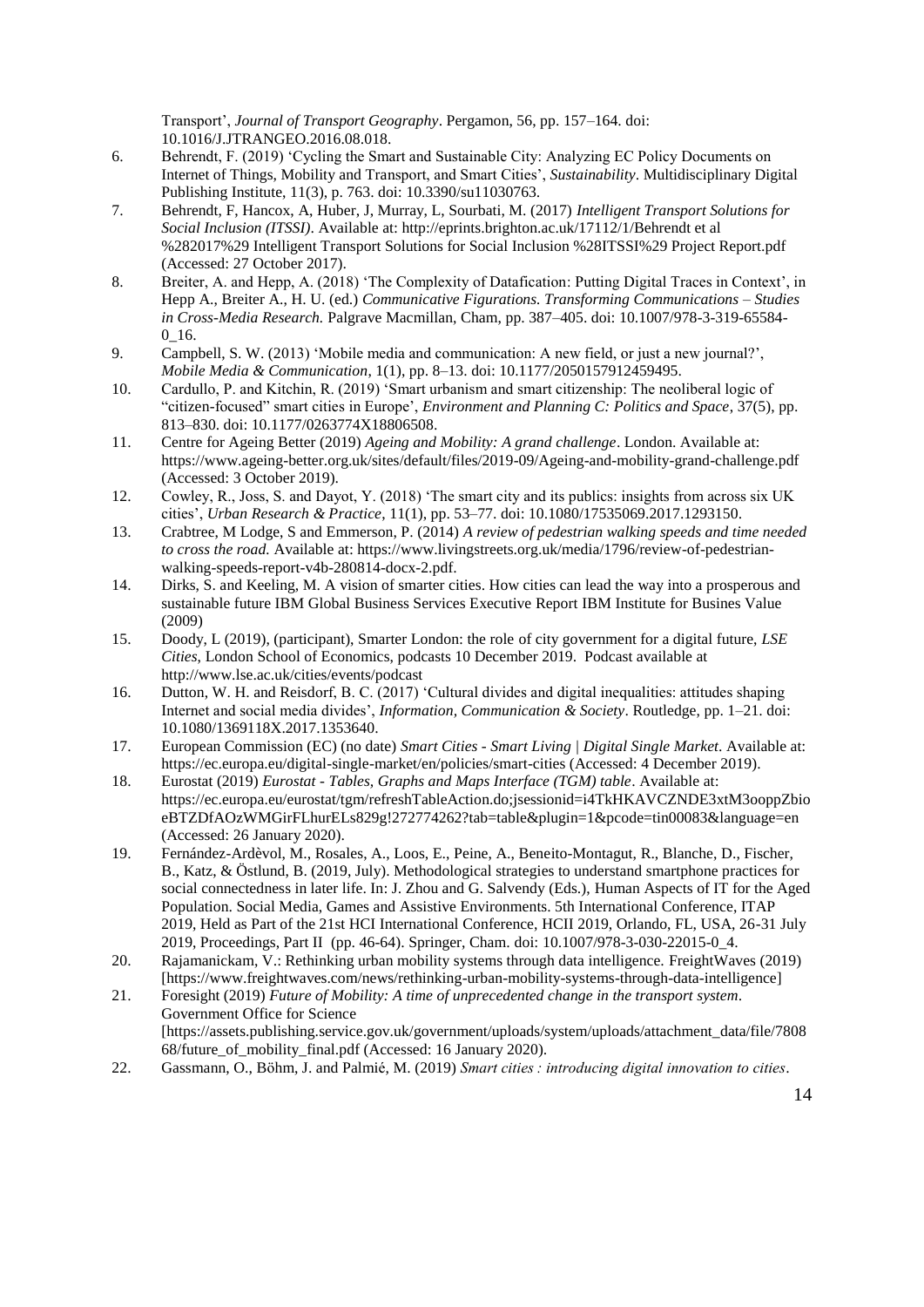Emerald Publishing Limited.

- 23. Gilleard, C., Jones, I. and Higgs, P. (2015) 'Connectivity in Later Life: The Declining Age Divide in Mobile Cell Phone Ownership', *Sociological Research Online*, 20(2). doi: 10.5153/sro.3552.
- 24. Helsper, E. J. and Eynon, R. (2010) 'Digital natives: where is the evidence?', *British Educational Research Journal*, 36(3), pp. 503–520. doi: 10.1080/01411920902989227.
- 25. Iwarsson, S. and Ståhl, A. (2003) 'Accessibility, usability and universal design Positioning and definition of concepts describing person-environment relationships', *Disability and Rehabilitation*. 25 57–66. doi: 10.1080/dre.25.2.57.66.
- 26. Jeekel, H. (2017) 'Social Sustainability and Smart Mobility: Exploring the relationship', in *Transportation Research Procedia*. Elsevier B.V., pp. 4296–4310. doi: 10.1016/j.trpro.2017.05.254.
- 27. LaPlante, J. and Kaeser, T. P. (2007) 'A History of Pedestrian Signal Walking Speed Assumptions', in *3rd Urban Street Symposium: Uptown, Downtown, or Small Town: Designing Urban Streets That Work, June 24-27, 2007, Seattle, Washington*.
- 28. Levin, L. (2019) 'How may public transport influence the practice of everyday life among younger and older people and how may their practices influence public transport?', *Social Sciences*. MDPI AG, 8(3). doi: 10.3390/socsci8030096.
- 29. Lindsay, S. *et al.* (2012) 'Engaging older people using participatory design', in *Proceedings of the 2012 ACM annual conference on Human Factors in Computing Systems - CHI '12*. New York, New York, USA: ACM Press, p. 1199. doi: 10.1145/2207676.2208570.
- 30. Loos, E. F. (2013). Designing for dynamic diversity: Representing various senior citizens in digital information sources. *Observatorio (OBS\*) Journal*, *7*(1), 21-45.
- 31. Lucas, K. (2004) *Running on Empty: Transport, Social Exclusion and Environmental Justice - Google Books*. Bristol: Polity. Available at: https://books.google.co.uk/books?hl=en&lr=&id=x941DwAAQBAJ&oi=fnd&pg=PR5&ots=bzosH-Fkct&sig=bAIHipkHuMzM-0P67rssvFUCYMo&redir\_esc=y#v=onepage&q&f=false (Accessed: 29 November 2019).
- 32. Luiu, C., Tight, M. and Burrow, M. (2017) 'The unmet travel needs of the older population: a review of the literature', *Transport Reviews*. Routledge, 37(4), pp. 488–506. doi: 10.1080/01441647.2016.1252447.
- 33. Mosco, V. (2019) *The Smart City in a Digital World*, *The Smart City in a Digital World*. Emerald Publishing Limited. doi: 10.1108/9781787691353.
- 34. Ormerod, M., Newton, M.R., Phillips, J., Musselwhite, A.C., McGee, S., Russell, R.: How can transport provision and associated built environment infrastructure be enhanced and developed to support the mobility needs of individuals as they age ? Future of an ageing population: evidence review. Government Office for Science (2015)
- 35. Price Waterhouse Coopers (pwc). (2016). *Five Megatrends And Their Implications for Global Defense & Security*. PWC Retrieved from www.pwc.co.uk/megatrends
- 36. Public Health England (PHE) (2018) *Cycling and walking for individual and population health benefits*. Available at: https://assets.publishing.service.gov.uk/government/uploads/system/uploads/attachment\_data/file/75775 6/Cycling\_and\_walking\_for\_individual\_and\_population\_health\_benefits.pdf (Accessed: 8 October 2019).
- 37. Rjab, A. Ben and Mellouli, S. (2018) 'Smart cities in the era of artificial intelligence and internet of things: Literature review from 1990 to 2017', in *ACM International Conference Proceeding Series*. Association for Computing Machinery. doi: 10.1145/3209281.3209380.
- 38. Rosales, A. and Fernández-Ardèvol, M. (2019) 'Smartphone Usage Diversity among Older People', in, In S. Sayago (Ed.), *Perspectives on Human-Computer Interaction research with older people* pp. 51–66. Cham, Switzerland: Springer International Publishing doi: 10.1007/978-3-030-06076-3\_4.
- 39. Shove, E., Watson, M. and Spurling, N. (2015) 'Conceptualizing connections', *European Journal of Social Theory*. Edited by T. Skillington, 18(3), pp. 274–287. doi: 10.1177/1368431015579964.
- 40. Smith, A. E. (2009) *Ageing in Urban Neighbourhoods: Place Attachment and Social Exclusion*. Bristol: Polity.
- 41. Sourbati, M. (2012) 'Disabling communications? A capabilities perspective on media access, social inclusion and communication policy', *Media, Culture and Society*, 34(5) pp. 571-587. doi: